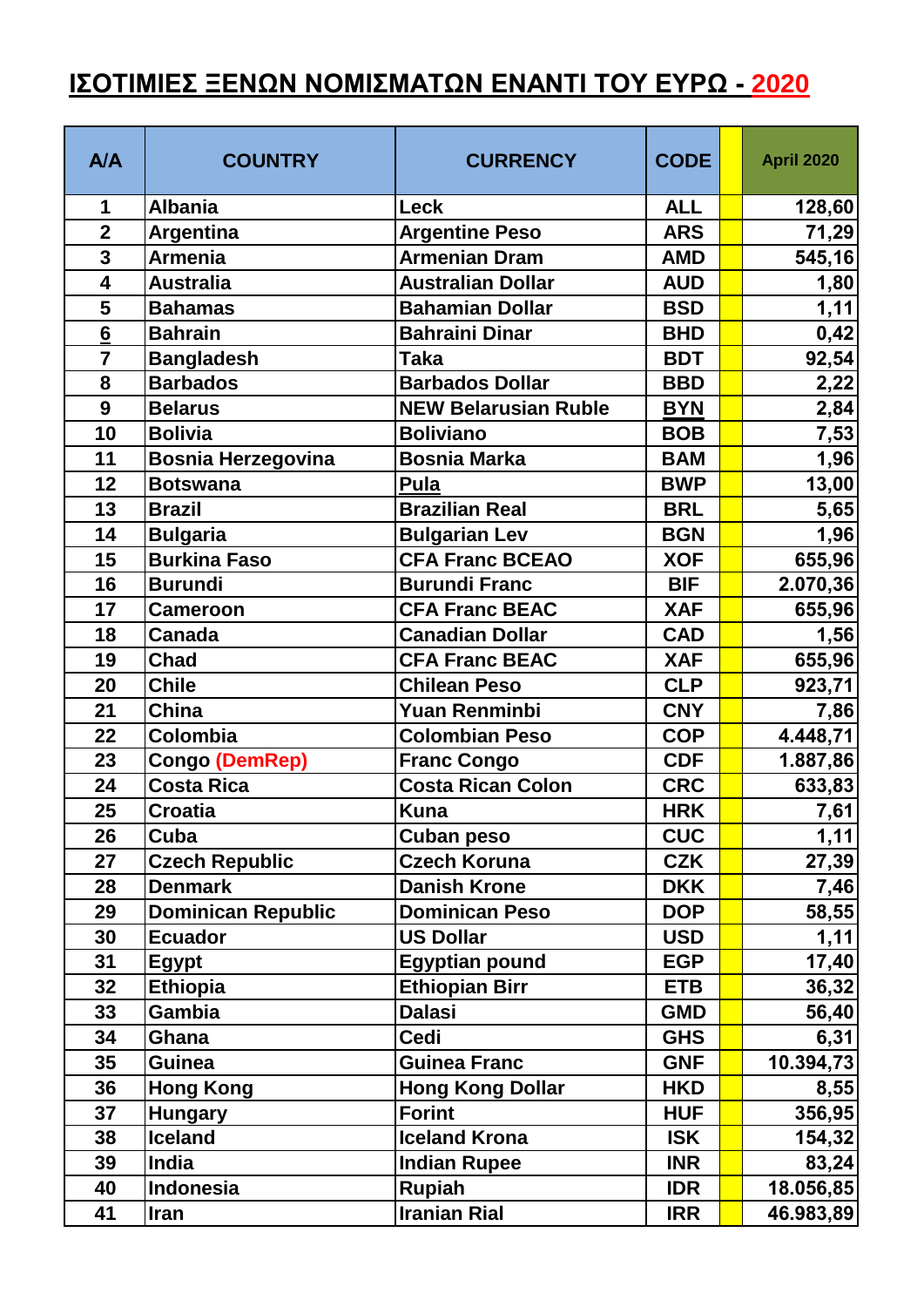| <b>A/A</b> | <b>COUNTRY</b>      | <b>CURRENCY</b>           | <b>CODE</b> | <b>April 2020</b> |
|------------|---------------------|---------------------------|-------------|-------------------|
| 42         | <b>Israel</b>       | <b>New Israeli Shekel</b> | <b>ILS</b>  | 3,97              |
| 43         | <b>Jamaica</b>      | <b>Jamaican Dollar</b>    | <b>JMD</b>  | 148,09            |
| 44         | Japan               | Japanese Yen              | <b>JPY</b>  | 119,96            |
| 45         | Jordan              | Jordanian Dinar           | <b>JOD</b>  | 0,79              |
| 46         | <b>Kazakhstan</b>   | <b>Tenge</b>              | <b>KZT</b>  | 490,04            |
| 47         | Kenya               | <b>Kenyan Shilling</b>    | <b>KES</b>  | 115,90            |
| 48         | <b>Kuwait</b>       | Kuwaiti Dinar             | <b>KWD</b>  | 0,35              |
| 49         | Lebanon             | <b>Lebanese Pound</b>     | <b>LBP</b>  | 1.675,30          |
| 50         | Libya               | Libyan Dinar              | <b>LYD</b>  | 1,56              |
| 51         | <b>Madagascar</b>   | <b>Malagasy Ariary</b>    | <b>MGA</b>  | 4.127,02          |
| 52         | <b>Malawi</b>       | <b>Kwacha</b>             | <b>MWK</b>  | 815,56            |
| 53         | <b>Malaysia</b>     | <b>Malaysian Ringgit</b>  | <b>MYR</b>  | 4,81              |
| 54         | <b>Maldive Is.</b>  | <b>Rufiyaa</b>            | <b>MVR</b>  | 17,07             |
| 55         | <b>Mauritania</b>   | Ouguiya                   | <b>MRU</b>  | 41,27             |
| 56         | <b>Mauritius</b>    | <b>Maur Rupee</b>         | <b>MUR</b>  | 43,08             |
| 57         | <b>Mexico</b>       | <b>Mexican Peso</b>       | <b>MXN</b>  | 26,12             |
| 58         | <b>Moldova</b>      | <b>Moldovan Leu</b>       | <b>MDL</b>  | 19,86             |
| 59         | <b>Mongolia</b>     | Tugrik                    | <b>MNT</b>  | 3.075,41          |
| 60         | <b>Morocco</b>      | <b>Moroccan Dirham</b>    | <b>MAD</b>  | 10,95             |
| 61         | <b>Mozambique</b>   | <b>Meticai</b>            | <b>MZN</b>  | 74,10             |
| 62         | <b>Namibia</b>      | <b>Namibian Dollar</b>    | <b>NAD</b>  | 19,75             |
| 63         | <b>Nepal</b>        | <b>Nepalese Rupee</b>     | <b>NPR</b>  | 134,51            |
| 64         | <b>New Zealand</b>  | <b>New Zealand Dollar</b> | <b>NZD</b>  | 1,84              |
| 65         | Nicaragua           | <b>Cordoba Oro</b>        | <b>NIO</b>  | 37,32             |
| 66         | <b>Niger Rep</b>    | <b>CFA Franc BCEAO</b>    | <b>XOF</b>  | 655,96            |
| 67         | <b>Nigeria</b>      | <b>Naira</b>              | <b>NGN</b>  | 424,28            |
| 68         | <b>Norway</b>       | <b>Norwegian Krone</b>    | <b>NOK</b>  | 11,75             |
| 69         | Oman                | <b>Rial Omani</b>         | <b>OMR</b>  | 0,42              |
| 70         | <b>Pakistan</b>     | <b>Pakistan Rupee</b>     | <b>PKR</b>  | 182,93            |
| 71         | <b>Panama</b>       | <b>Balboa</b>             | <b>PAB</b>  | 1,11              |
| 72         | Peru                | <b>Nuevo Sol</b>          | <b>PEN</b>  | 3,79              |
| 73         | <b>Philippines</b>  | <b>Philippine Peso</b>    | <b>PHP</b>  | 56,16             |
| 74         | <b>Poland</b>       | <b>Zloty</b>              | <b>PLN</b>  | 4,54              |
| 75         | Qatar               | <b>Qatari Riyal</b>       | QAR         | 4,04              |
| 76         | Romania             | <b>New Leu</b>            | <b>RON</b>  | 4,81              |
| 77         | <b>Russia</b>       | <b>Russian Ruble</b>      | <b>RUB</b>  | 87,83             |
| 78         | Rwanda              | <b>Rwanda Franc</b>       | <b>RWF</b>  | 1.036, 61         |
| 79         | Saudi Arabia        | <b>Saudi Riyal</b>        | <b>SAR</b>  | 4,17              |
| 80         | <b>Senegal</b>      | <b>CFA Franc BCEAO</b>    | <b>XOF</b>  | 655,96            |
| 81         | <b>Serbia</b>       | <b>Dinar</b>              | <b>RSD</b>  | 117,93            |
| 82         | <b>Seychelles</b>   | <b>Seychelles Rupee</b>   | <b>SCR</b>  | 15,22             |
| 83         | <b>Sierra Leone</b> | Leone                     | <b>SLL</b>  | 10.850,79         |
| 84         | <b>Singapore</b>    | <b>Singapore Dollar</b>   | <b>SGD</b>  | 1,58              |